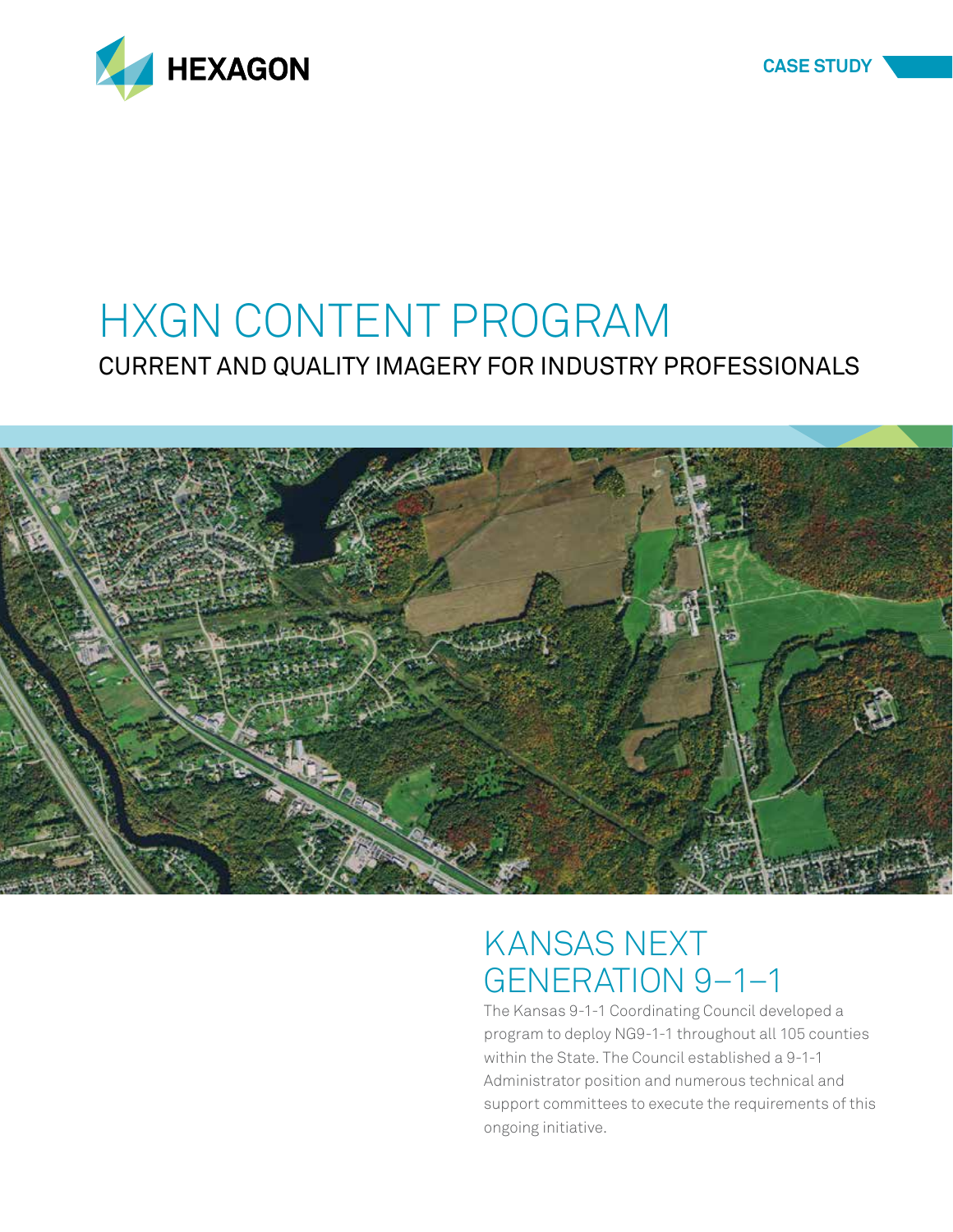

The Council established GIS goals and a standard set of data layers that required statewide coverages that were consistent, current, authoritative and standardised. Key to the implementation was performing a GIS GAP Analysis and Data Enhancement. To accomplish this, the Council contracted for a statewide GAP Analysis of existing GIS data and selected five GIS providers to begin the GIS Data Enhancement and Remediation based on the results of the GAP Analysis.

To meet the established GIS Goals, the Council immediately identified the need for a statewide ortho imagery layer. The ortho imagery was needed to support the GAP Analysis and Data Enhancement and provide an authoritative reference layer for call taking and dispatch within the Public Safety Answering Points (PSAPs). The imagery provides a current and consistent base map to be leveraged by state and local GIS programs with the added benefit of providing a significant economy of scale by conducting one statewide project.

The Council posted an RFP on March 31, 2014 with an extremely aggressive schedule to meet the goals of the NG9-1-1 plan. The schedule for imagery delivery consisted of six regions based on priority needs. The RFP required the data in hard delivery formats as well as a web hosting service and included the provision for data licensing.

Aerial acquisition firms, North West Geomatics and Surdex Corporation, were selected to provide the imagery content

| <b>Region</b>                 | <b>Imagery Ready Date</b> |
|-------------------------------|---------------------------|
| <b>Region 1 South Central</b> | May 30, 2014              |
| <b>Region 2 South West</b>    | June 15, 2014             |
| Region 3 North West           | July 15, 2015             |
| Region 4 North Central        | August 15, 2014           |
| Region 5 North East           | October 1, 2014           |
| Region 6 South East           | November 30, 2014         |

to fulfill the statewide orthoimagery requirement with web services to be provided by Valtus Imagery Services. The HxGN Content Program provided statewide, 1 foot natural colour and colour infrared orthoimagery using the Leica ADS100 airborne digital sensor. Due to the availability of the HxGN Content Program, the delivery schedule was achieved allowing the GIS remediation vendors to quickly begin work to meet the overall schedules of the program.

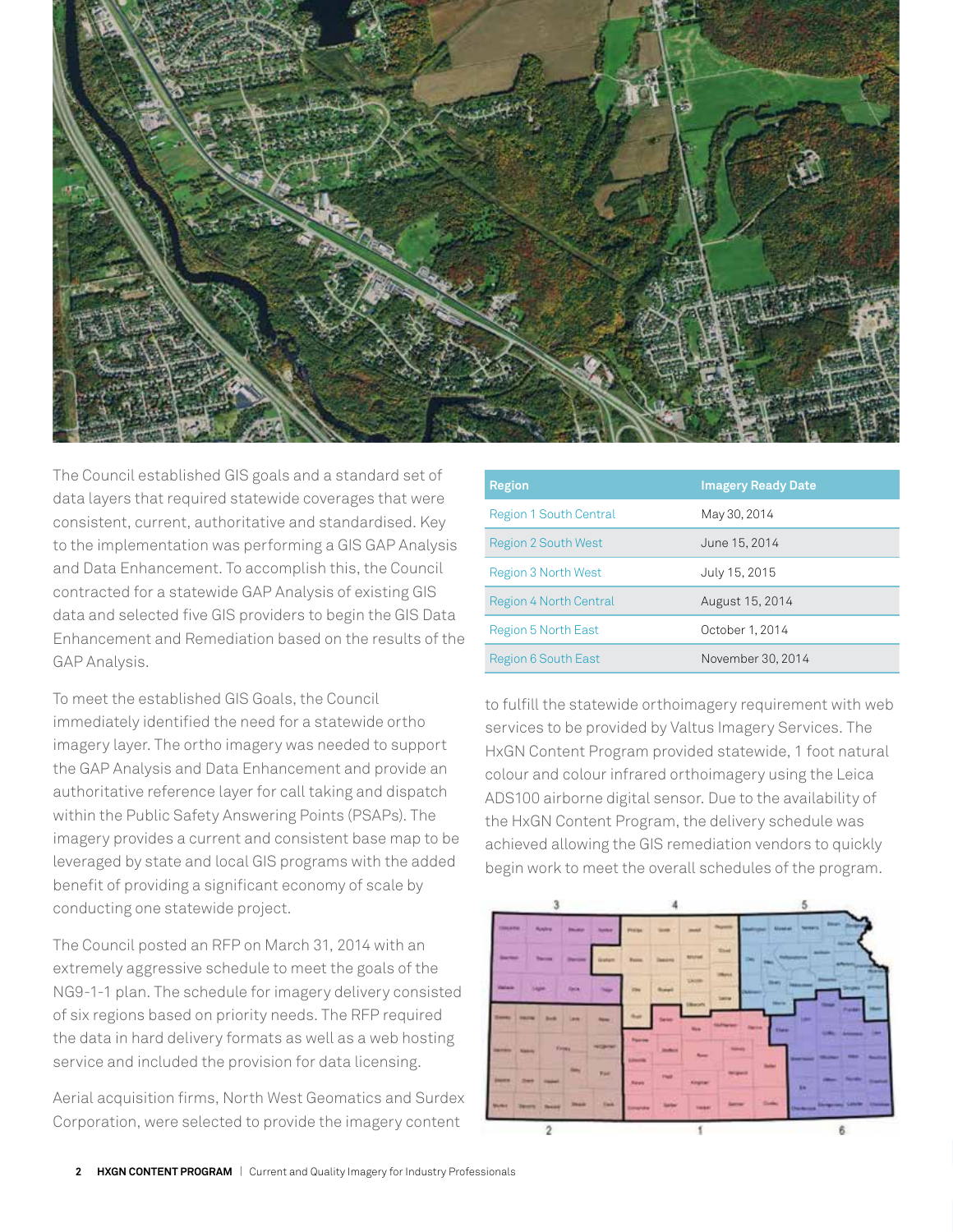The licence agreement allows access to the HxGN Content Program imagery data to:

- State, county and municipal government departments
- Regents' institutions
- All public school districts
- Any firm doing work on behalf of these entities

The web services provided by Valtus Imagery Services include OGC WMS with authentication and support for Esri Java Script API.

The NG9-1-1 Project is one of the largest 9-1-1 and GIS initiatives ever undertaken within the State of Kansas. the HxGN Content Program data provided the ability for the state to develop authoritative statewide data layers including road centrelines, address points, boundaries and accurate GIS data for rural counties.

The HxGN Content Program's ability to provide immediate professional quality orthoimagery has allowed the NG9-1-1 program to progress on schedule to provide the citizens of Kansas best in class NG9-1-1 service.

A current, consistent, and accurate statewide orthoimagery basemap was considered to be essential to the Kansas NG9-1-1 initiative. Procuring the imagery under a statewide effort provided an economy of scale over individual county-based projects that have been conducted in the past. While the imagery was acquired to support the state's NG9-1-1 program, the use and benefit of the imagery will go well beyond this arena. The Surdex/Valtus/Hexagon team stepped up with the right product to help ensure the success of the project. They've been responsive to our needs and have been a pleasure to work with."

**Scott Ekberg,**  Kansas NG9-1-1 Administrator